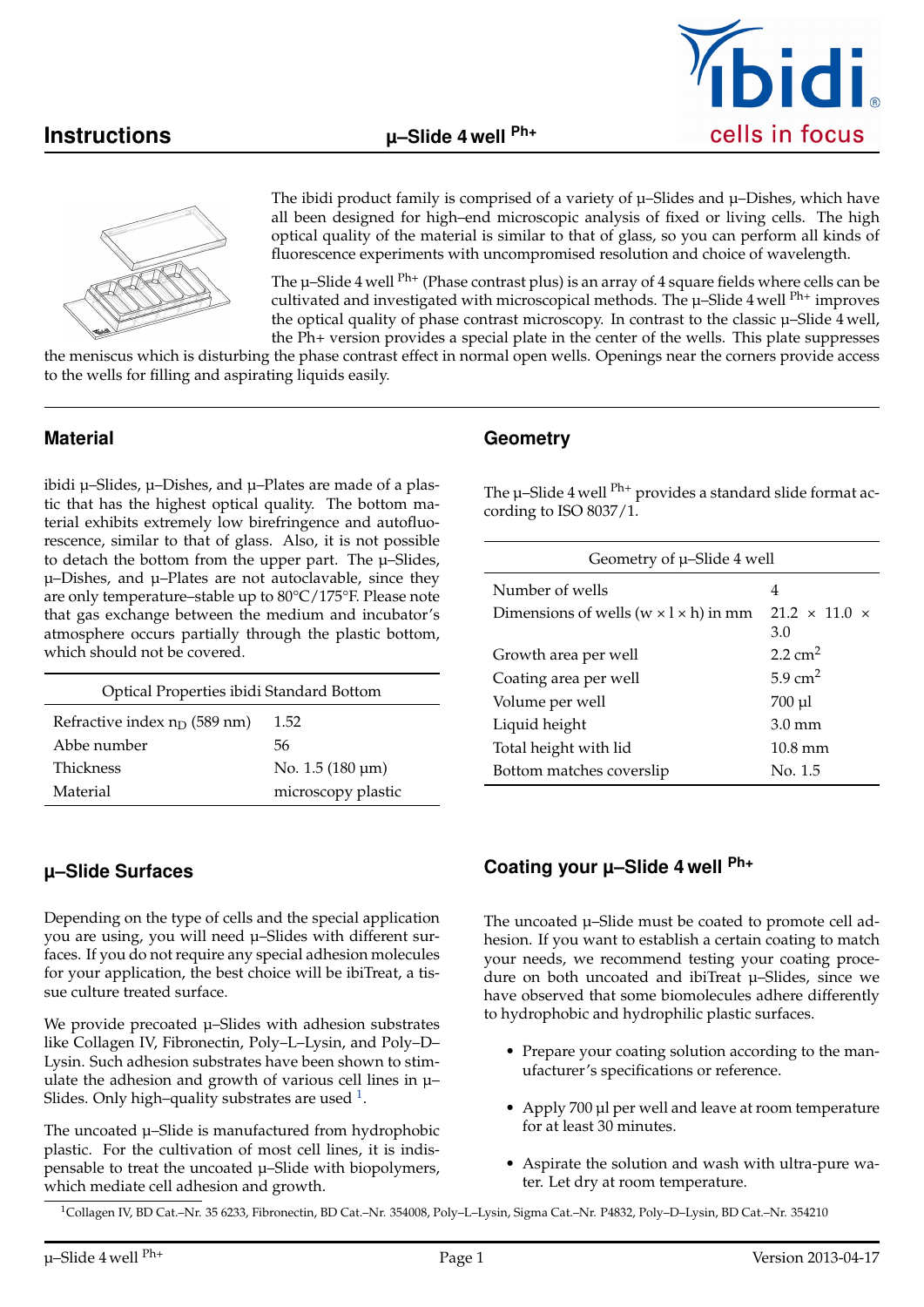

# **µ–Slide 4 well Ph+ selection guide**

# **µ–Slide 4 well µ–Slide 4 well Ph+**

Special plate in the center of the wells suppresses meniscus formation. No meniscus – parallel beam path. For excellent phase contrast microscopy all over the

Standard open wells for maximum sample access. Meniscus disturbs the beam path. Good phase contrast quality only in the center of each well



# **Filling and Handling**

Fill the wells by using a standard pipet. Inject the cell suspension directly into one of the openings. Medium exchange is easily done by aspirating the entire volume and refilling using 700 µl per well



#### **Seeding Cells**

- Trypsinize and count cells, as usual. Dilute the cell suspension to meet the desired concentration. Depending on your cell type, the application of a  $5-11 \times$ 10<sup>4</sup> cells/ml suspension should result in a confluent layer within 2–3 days.
- Pipet 700 µl cell suspension into each well of the µ– Slide. Avoid shaking, as this will result in an inhomogeneous distribution of the cells.
- Cover the reservoirs with the supplied lid. Incubate at  $37^{\circ}$ C and  $5\%$  CO<sub>2</sub> as usual.

Undemanding cells can be left in their seeding medium for up to three days and can grow to confluence there. However, the best results might be achieved when the medium is changed every 1–2 days. Carefully aspirate the old medium and replace it with 700 µl/well fresh medium.

#### **Tip:**

The day before seeding the cells we recommend placing the cell medium and the µ–Slide into the incubator for equilibration. This will prevent the liquid inside from emerging air bubbles over the incubation time.

#### **Preparation for Cell Microscopy**

To analyze your cells, no special preparations are necessary. Cells can be observed live, or fixed directly in the µ– Slide on an inverted microscope. You can use any fixative of your choice. The µ–Slide material is compatible with a variety of chemicals (e.g., Acetone or Methanol). Further specifications can be found at [www.ibidi.com.](http://www.ibidi.com) Due to the thin bottom of only 180 µm, high resolution microscopy is possible.

#### **Immersion Oil**

When using oil immersion objectives, use only the immersion oils specified in the table. The use of a non– recommended oil could lead to the damage of the plastic material and the objective.

| Company      | Product          | Ordering Number  |
|--------------|------------------|------------------|
| <b>Zeiss</b> | Immersol 518 F   | (Zeiss) 444960   |
| <b>Zeiss</b> | Immersol W 2010  | (Zeiss) 444969   |
| Leica        | Immersion liquid | (Leica) 11513859 |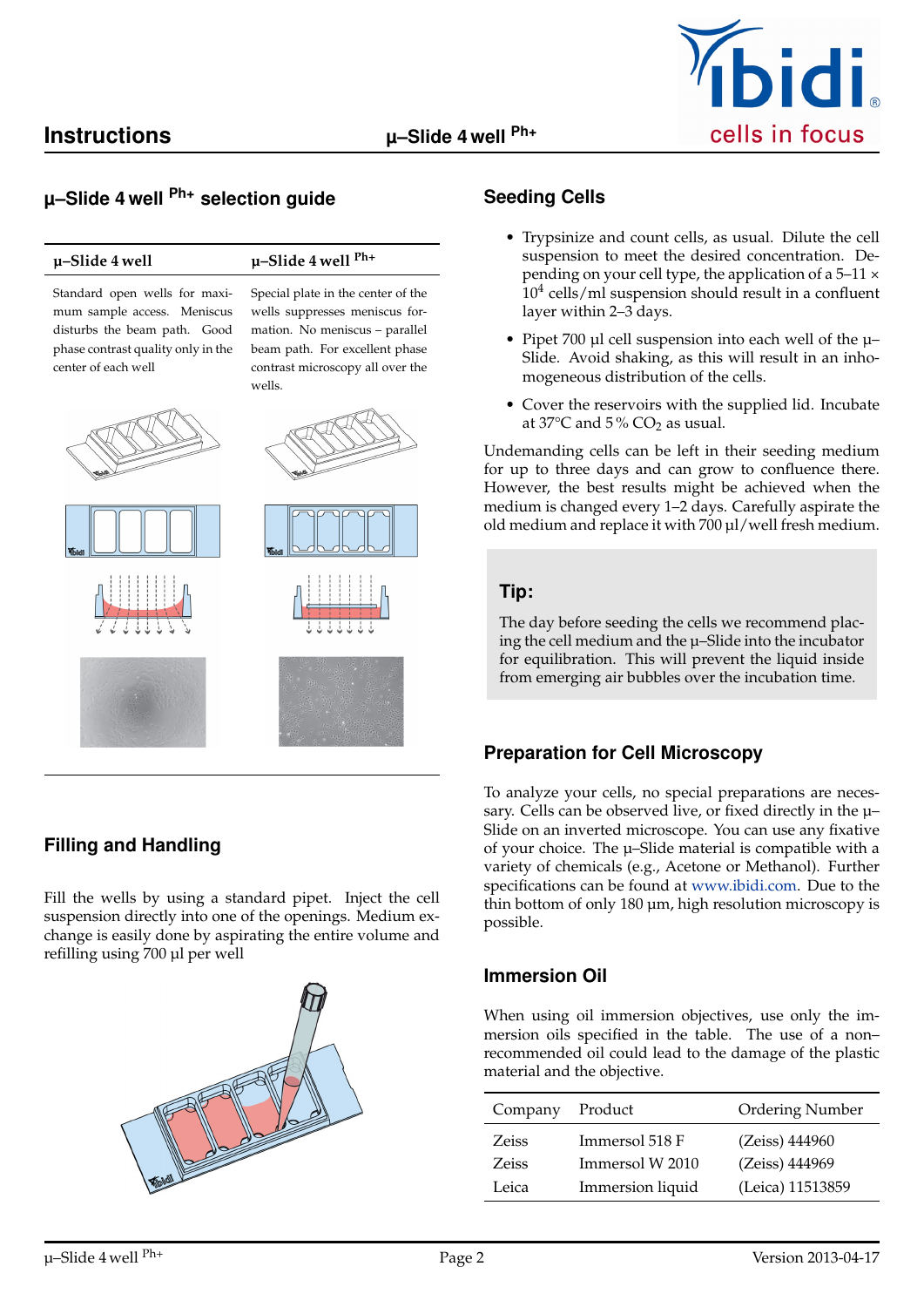# **Instructions µ–Slide 4 well Ph+**



## **µ–Slide 4 well Family**

The  $\mu$ –Slide 4 well family is available as open well and as a Ph+ version. See table below for choosing your  $\mu$ –Slide 4 well. µ–Slide 4 well

| <b>Ordering Number</b> | <b>Treatment or Coating</b> | Characteristics                     |
|------------------------|-----------------------------|-------------------------------------|
| 80426                  | ibiTreat, sterile           | hydrophilic, tissue culture treated |
| 80422                  | Collagen IV, sterile        | protein coating                     |
| 80423                  | Fibronectin, sterile*       | protein coating                     |
| 80424                  | Poly-L-Lysine, sterile      | biopolymer coating                  |
| 80425                  | Poly-D-Lysine, sterile*     | biopolymer coating                  |
| 80421                  | uncoated, sterile           | hydrophobic                         |
| $\cdots$               |                             |                                     |

<sup>∗</sup> available on request only

# µ–Slide 4 well Ph+

| <b>Ordering Number</b> | <b>Treatment or Coating</b> | Characteristics                     |
|------------------------|-----------------------------|-------------------------------------|
| 80446                  | ibiTreat, sterile           | hydrophilic, tissue culture treated |
| 80442                  | Collagen IV, sterile        | protein coating                     |
| 80443                  | Fibronectin, sterile*       | protein coating                     |
| 80444                  | Poly-L-Lysine, sterile      | biopolymer coating                  |
| 80445                  | Poly-D-Lysine, sterile*     | biopolymer coating                  |
| 80441                  | uncoated, sterile           | hydrophobic                         |